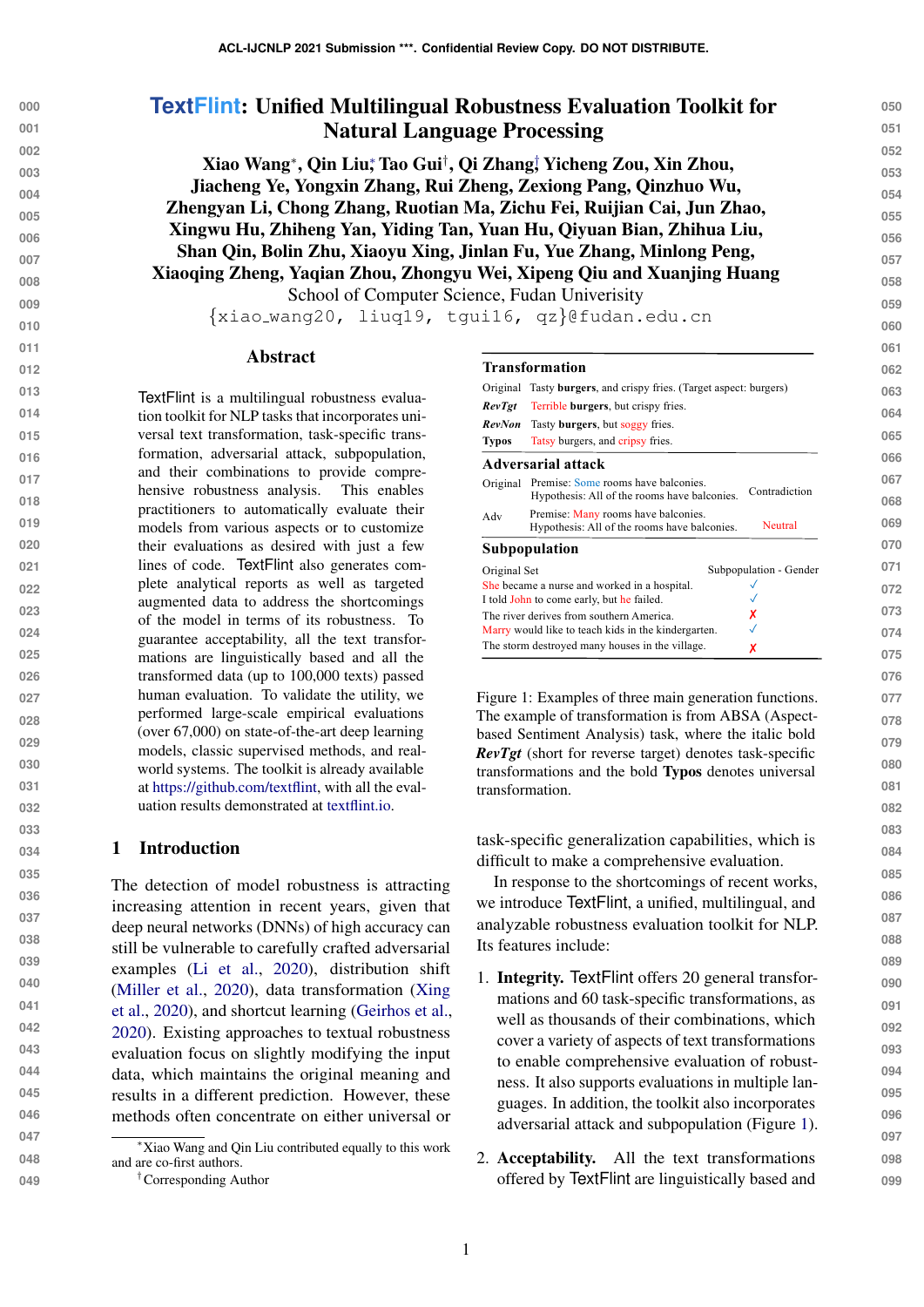<span id="page-1-0"></span>

Figure 2: Architecture of TextFlint. Input Layer receives the original dataset, config file and target model as input, which are represented as Dataset, Config and FlintModel separately. Generation Layer consists of three parallel modules, where Subpopulation generates a subset of input dataset, Transformation augments datasets, and AttackRecipe interacts with the target model. Report Layer analyzes test results by Analyzer and provides users with robustness report by ReportGenerator.

passed human evaluation. To verify the quality of the transformed text, we conducted human evaluation on the original and transformed texts under all of the mentioned transformations. The transformed texts perform well in plausibility and grammaticality.

3. Analyzability. Based on the evaluation results, TextFlint provides a standard analysis report with respect to a model's lexics, syntax, and semantics. All the evaluation results can be displayed via visualization and tabulation to help users gain a quick and accurate grasp of the shortcomings of a model. In addition, TextFlint generates a large number of targeted data to augment the evaluated model, based on the the defects identified in the analysis report, and provides patches for the model defects.

**140 141 142 143 144 145 146 147 148 149** We evaluated 95 state-of-the-art models and classic systems on 6,903 transformation datasets for a total of over 67,000 evaluations and found almost all models showed significant performance degradation, including a decline of more than 50% of BERT's prediction accuracy on tasks such as aspect-level sentiment classification, named entity recognition, and natural language inference. This means that the robustness of most models need to be improved.

# 2 TextFlint Framework

TextFlint is designed to be flexible enough to allow practitioners to configure the workflow while providing appropriate abstractions to alleviate the concerns of the low-level implementation. According to its pipeline architecture, it can be organized into three blocks, as shown in Figure [2:](#page-1-0) (a) Input Layer, which prepares necessary information for sample generation; (b) Generation Layer, which applies generation functions to each sample; and (c) Reporter Layer, which analyzes the evaluation results and generates a robustness report.

#### 2.1 Input Layer

For input preparation, the original dataset, which is to be loaded by Dataset, should first be formatted as a series of JSON objects. The configuration of TextFlint is specified by Config, which can be loaded from a customized config file. The target model is wrapped by FlintModel, which needs to implement certain interfaces to support specific functions. After Input Layer completes the required input loading, the interaction between TextFlint and the user is complete.

# 2.2 Generation Layer

Generation Layer supports three types of sample generation functions to provide comprehensive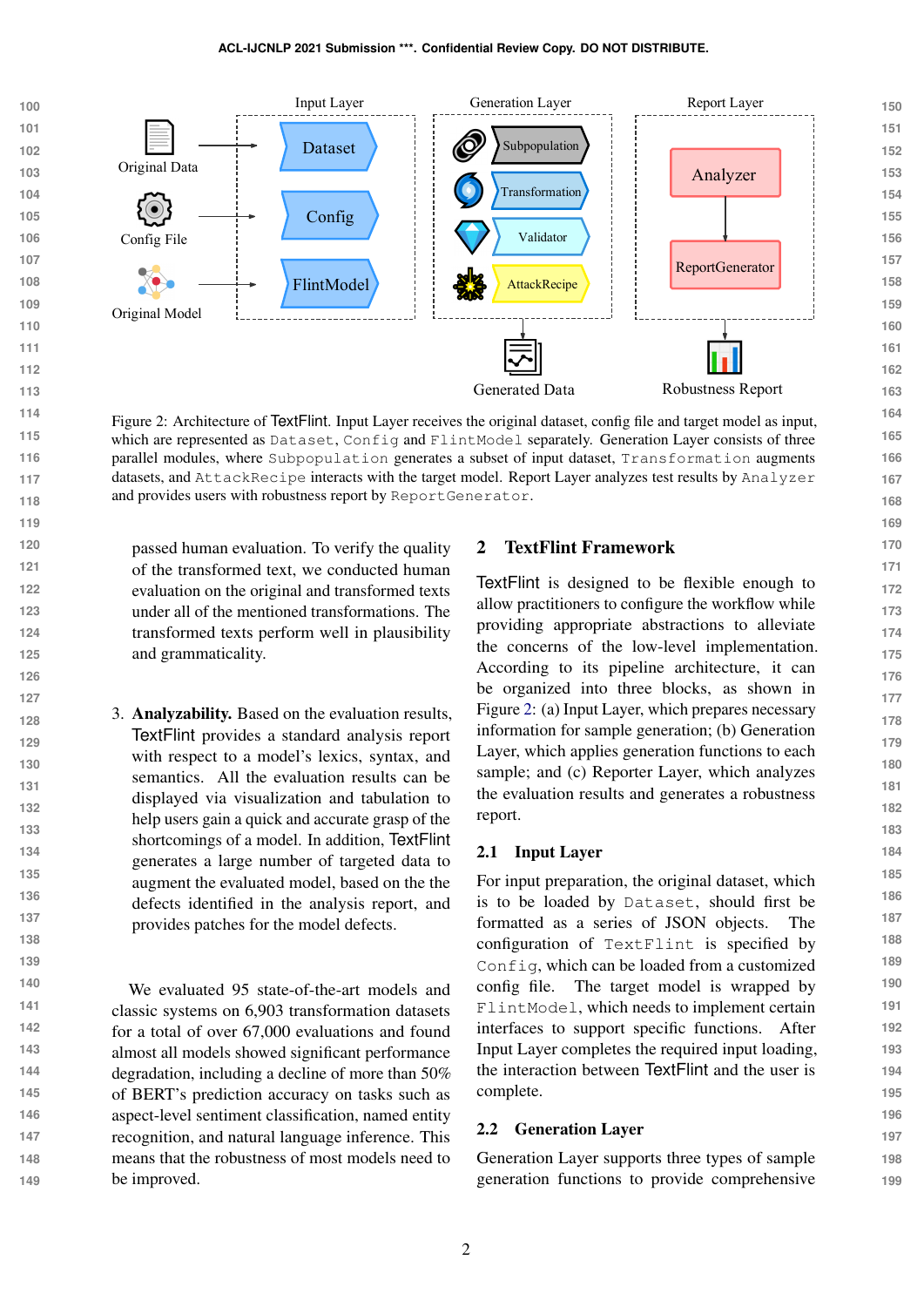<span id="page-2-0"></span>

Figure 3: Overview of transformations through the lens of linguistics.

robustness analysis, i.e., Transformation, Subpopulation, and AttackRecipe. It is worth noting that the procedure of Transformation and Subpopulation does not require querying the target model, which means it is a completely decoupled process with the target model prediction. Besides, to ensure semantic and grammatical correctness of transformed samples, Validator provides several metrics to calculate confidence of each sample.

Transformation Transformation aims to generate perturbations of the input text while maintaining the acceptability of transformed texts. In order to verify the robustness comprehensively, TextFlint offers 20 universal transformations and 60 task-specific transformations, as well as thousands of their combinations, covering 12 NLP tasks.

**239 240 241 242 243 244 245 246 247 248 249** From the perspective of linguistics, the transformations are designed according to morphology, syntax, paradigmatic relation, and pragmatics. Transformations on morphology includes Key-Board, Ocr, Typos, etc. As for syntactical transformations, there are SwapSyn-WordNet, AddSubTree, etc. Due to limited space, refer to Figure [3](#page-2-0) for specific information. Besides, we conducted a large scale human evaluation on the original and transformed texts under all of the mentioned transformations (Section [4\)](#page-4-0).

Subpopulation Subpopulation identifies the specific part of the dataset on which the target model performs poorly. To retrieve a subset that meets the configuration, Subpopulation divides the dataset through sorting samples by certain attributes. TextFlint provides four general Subpopulation configurations, which contains GenderBias, TextLength, LanguageModelPerplexity, and PhraseMatching, which work for most NLP tasks. Take the configuration of text length for example, Subpopulation retrieves the subset of the top 20% or bottom 20% in length.

AttackRecipe AttackRecipe aims to find a perturbation of an input text satisfies the goal to fool the given FlintModel. In contrast with Transformation and Subpopulation, AttackRecipe requires the prediction scores of the target model. TextFlint provides 16 easy-to-use adversarial attack recipes which are implemented based on TextAttack [\(Morris et al.,](#page-6-3) [2020\)](#page-6-3).

#### 2.3 Reporter Layer

Generation Layer yields three types of adversarial samples and verifies the robustness of the target model. Based on the evaluation results from Generation Layer, Report Layer aims to provide users with a standard analysis report from syntax, morphology, pragmatics, and paradigmatic relation aspects. The running process of Report Layer can be regarded as a pipeline from Analyzer to ReportGenerator.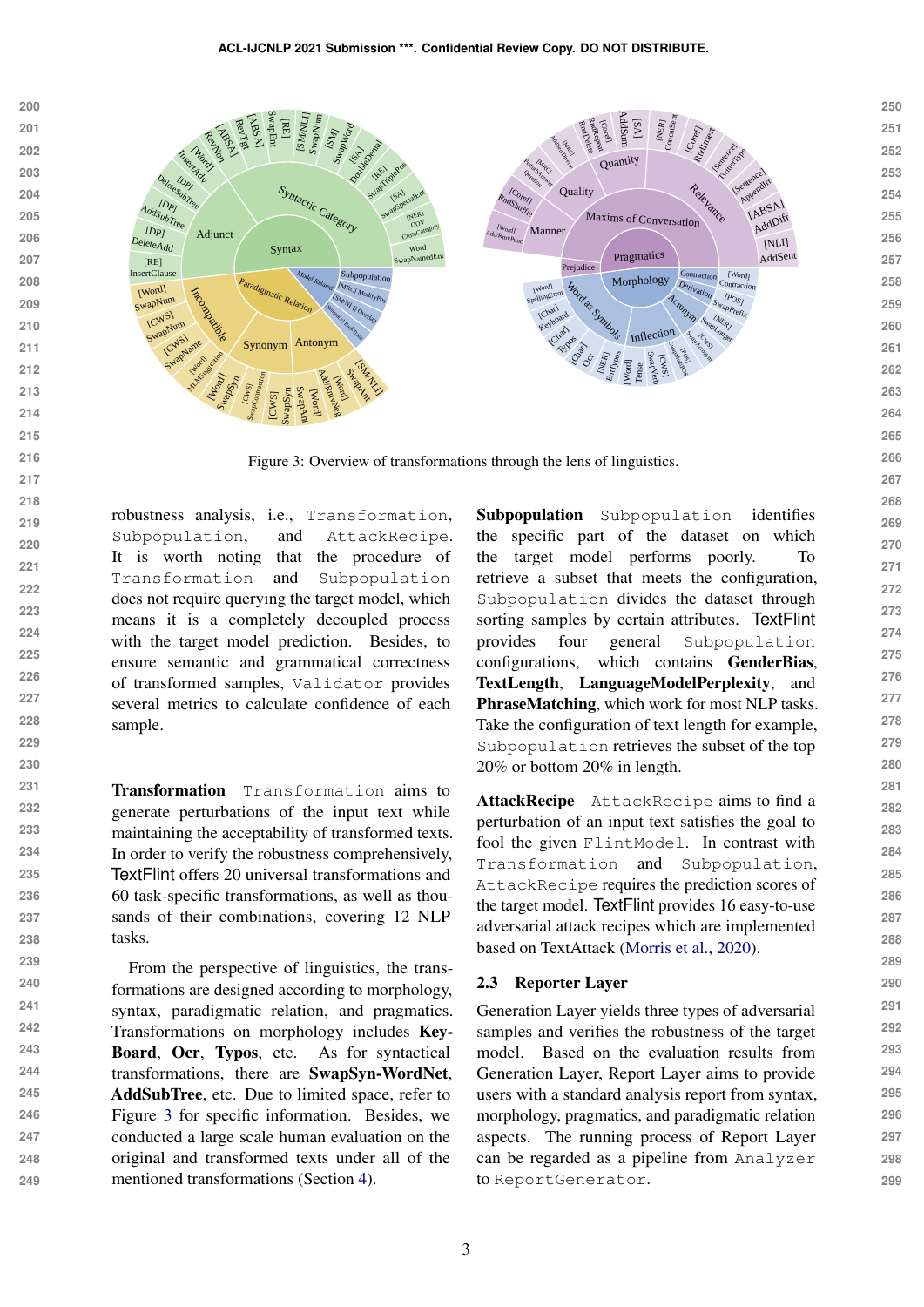#### 3 Usage

Using TextFlint to verify the robustness of a specific model is as simple as running the following command:

```
305
306
           $ textflint --dataset input_file
               --config config.json
```
where input file is the input file of csv or json format, config.json is a configuration file with generation and target model options. Complex functions can be implemented by a simple modification on config.json, such as executing the pipeline of transformations and assigning the parameters of each transformation method. Take the configuration for TextCNN [\(Kim,](#page-6-4) [2014\)](#page-6-4) model on SA (sentiment analysis) task as example:

```
\overline{1}2 "task": "SA",
3 "out_dir": "./DATA/",
4 "flint_model": "./textcnn_model.py",
5 "trans methods": [
6 "Ocr"
7 ["InsertAdv", "SwapNamedEnt"],
8 ...
9 ],
10 "trans_config": {
11 "Ocr": {"trans_p": 0.3},
1213 \quad \frac{1}{2}14 ...
15 }
```
- task is the name of target task. TextFlint supports 12 types of tasks.
- out dir is the directory where each of the generated sample and its corresponding original sample are saved.
- flint model is the python file path that saves the instance of FlintModel.
- • trans methods is used to specify the transformation method. For example, "Ocr" denotes the universal transformation Ocr, and ["InsertAdv", "SwapNamedEnt"] denotes a pipeline of task-specific transformations, namely *InsertAdv* and *SwapNamedEnt*.
	- trans config configures the parameters for the transformation methods. The default parameter is also a good choice.

 Moreover, it also supports the configuration of subpopulation and adversarial attack. For more

<span id="page-3-0"></span>

| TextFlint                  |                                                                                                            | 350 |
|----------------------------|------------------------------------------------------------------------------------------------------------|-----|
| Task<br><b>ABSA</b><br>٠   | <b>Transformed Data</b>                                                                                    | 351 |
|                            | Result 0                                                                                                   | 352 |
| Transformation<br>Ocr<br>÷ | ori: The bread is top notch as well.<br>trans: The bread is t0p notch as well.                             | 353 |
| Sample                     | Result 1                                                                                                   | 354 |
| Inter the original data    | ori: I have to say they have one of the fastest delivery times in<br>the city.                             | 355 |
|                            | trans: I have to 8ay they have une of the fastest delivery time8 in<br>the city.                           | 356 |
| Submit                     | Result 2                                                                                                   | 357 |
|                            | ori: Food is always fresh and hot ready to eat!                                                            | 358 |
|                            | trans: Fo0d is alway8 fresh and hot ready to eat!                                                          | 359 |
|                            | Result 3                                                                                                   | 360 |
|                            | ori: Did I mention that the coffee is OUTSTANDING?<br>trans: Did I mention that the cuffee is OUTSTANDING? | 361 |
|                            |                                                                                                            | 362 |

Figure 4: Screenshot of TextFlint's web interface running Ocr transformation for ABSA task.

details about parameter configuration, please move to [https://github.com/textflint/textflint.](https://github.com/textflint/textflint)

Based on the design of decoupling sample generation and model verification, TextFlint can be used inside another NLP project with just a few lines of code.

**from** textflint **import** Engine

```
3 data_path = 'input_file'
4 config = 'config.json'
5 engine = Engine()
6 engine.run(data_path, config)
```
TextFlint is also available for use through our web demo, displayed in Figure [4,](#page-3-0) which is available at [https://www.textflint.io/demo.](https://www.textflint.io/demo)

Case Studies of Usage Due its user-friendly design philosophy, TextFlint shows its practicality in real application. We summarize three occasions in which users would find challenging in model robustness evaluation:

*Case 1: General Evaluation* For users who want to evaluate robustness of NLP models in a general way, TextFlint supports generating massive and comprehensive transformed samples within one command. By default, TextFlint performs all single transformations on the original dataset to form corresponding transformed datasets, and the performance of target models is tested on these datasets. The evaluation report provides a comparative view of model performance on datasets before and after certain types of transformation, which supports model weakness analysis and guides particular improvement. For example, take BERT base[\(Devlin et al.,](#page-6-5) [2019\)](#page-6-5) as the target model to verify its robustness on the CONLL2003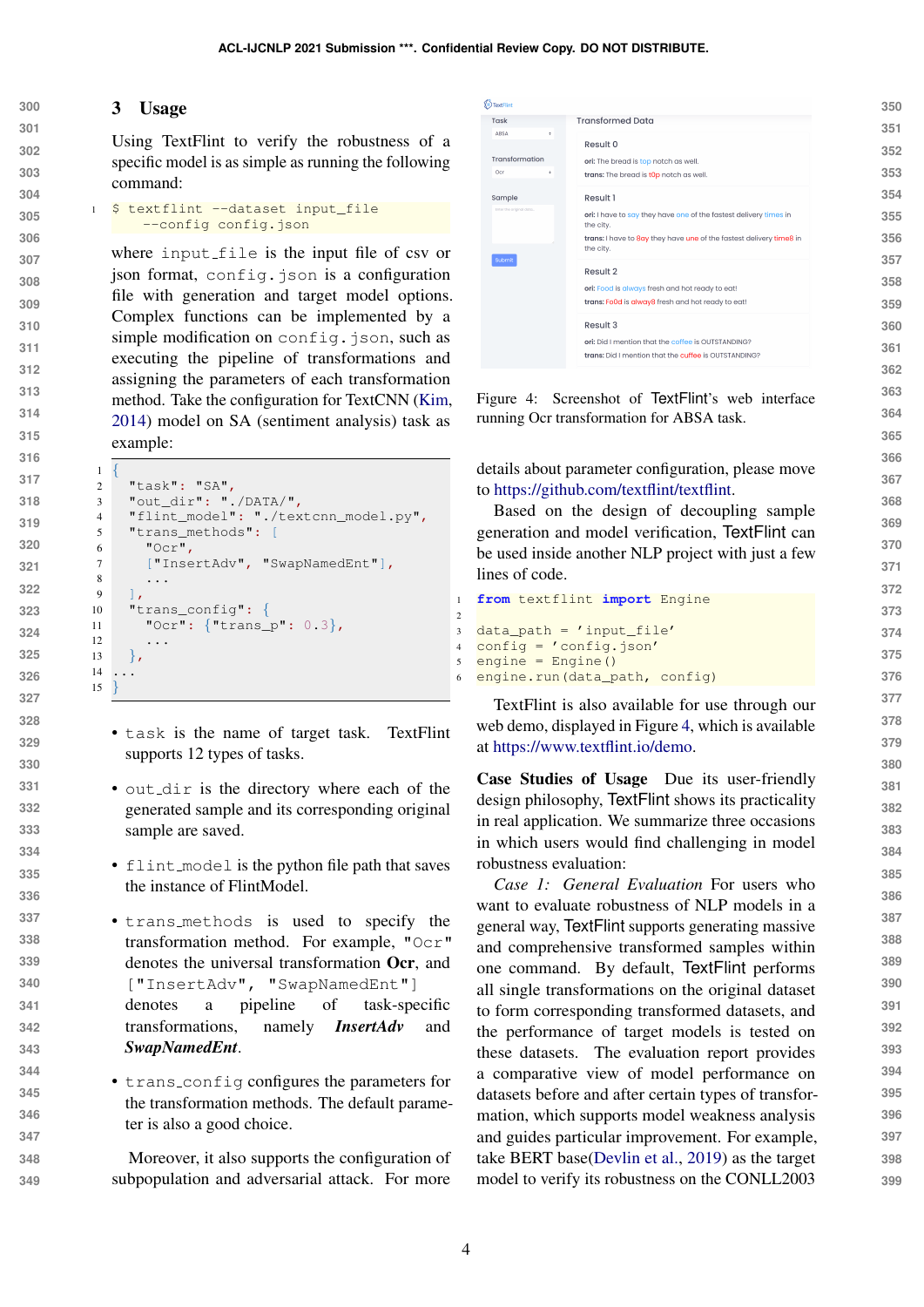<span id="page-4-2"></span>

|                       |      |        |              |        |                      |      |        |              | Grammaticality |
|-----------------------|------|--------|--------------|--------|----------------------|------|--------|--------------|----------------|
|                       | Ori. | Frans. | Ori.         | Trans. |                      | Ori. | Trans. | Ori.         | Trans.         |
| <b>DoubleDenial</b>   | 3.26 | 3.37   | 3.59         | 3.49   | 00V                  | 3.69 | 3.76   | 3.54         | 3.48           |
| AddSum-Person         | 3.39 | 3.32   | 3.76         | 3.59   | <i>SwapLonger</i>    | 3.73 | 3.66   | 3.77         | 3.54           |
| AddSum-Movie          | 3.26 | 3.34   | 3.61         | 3.58   | <b>EntTypos</b>      | 3.57 | 3.5    | 3.59         | 3.54           |
| SwapSpecialEnt-Person | 3.37 | 3.14   | 3.75         | 3.73   | <b>CrossCategory</b> | 3.48 | 3.44   | 3.41         | 3.32           |
| SwapSpecialEnt-Movie  | 3.17 | 3.28   | 3.70         | 3.49   | <b>ConcatSent</b>    | 4.14 | 3.54   | 3.84         | 3.81           |
|                       |      |        | Plausibility |        | Grammaticality       |      |        | Plausibility |                |

Table 1: Human evaluation results for task-specific transformation. Ori and Trans denote the original text and the transformed text, respectively. The table on the left is the performance of task-specific transformations for the sentiment analysis task, and the right is of that for named entity recognition. These metrics are rated on a 1-5 scale (5 denotes the best).

<span id="page-4-1"></span>

**447**

<sub>426</sub> score of target model on the transformed test data. To ve Figure 5: Robustness report of BERT base model on CONLL2003 dataset, where trans f1 denotes the F1-

dataset[\(Tjong Kim Sang and De Meulder,](#page-7-1) [2003\)](#page-7-1), its robustness report is shown in Figure [5.](#page-4-1)

*Case 2: Customized Evaluation* For users who want to test model performance on specific aspects. they demand a customized transformed dataset of certain transformations or their combinations. In TextFlint, this could be achieved by modifying Config, which determines the configuration of TextFlint in generation. Config specifies the transformations being performed on the given dataset, and it could be modified manually or generated automatically. Through modifying the configuration, users could decide to generate multiple transformed samples on each original data sample, validate samples by semantics, preprocess samples with certain processors, etc.

**444 445 446 448 449** *Case 3: Target Model Improvement* For users who want to improve robustness of target models, they may work hard to inspect the weakness of model with less alternative support. To tackle the issue, we believe a diagnostic report revealing the influence of comprehensive aspects on model

performance would provide concrete suggestions on model improvement. By using TextFlint and applying a transformed dataset to target models, the transformations corresponding to significant performance decline in the evaluation report will provide improvement guidance of target models. Moreover, TextFlint supports adversarial training on target models with a large-scale transformed dataset, and the change of performance will also be reported to display performance gain due to adversarial training.

# <span id="page-4-0"></span>4 Benchmarking Existing Models with **TextFlint**

To verify the quality of transformation, we conduct human evaluation on the original and transformed texts under all of the mentioned transformations. Specifically, we consider two metrics in human evaluation: plausibility and grammaticality. For each of the transformed text, three native speakers from Amazon Mechanical Turk are invited for evaluation and the average score is recorded. All of the 100,000 texts pass human evaluation in terms of the two metrics. It is verified that the plausibility and grammaticality of transformed texts, take the data of SA and NER for example (Table [1\)](#page-4-2), only drop slightly compared with the original ones.

We adopt TextFlint to evaluate hundreds of models of 12 tasks (including tasks on Chinese), covering various model frameworks and learning schemas, ranging from traditional feature-based machine learning approaches to state-of-the-art neural networks. All evaluated models and their implementations are available publicly. After model implementation, dataset transformation, and batch inspection, users will receive evaluation reports on various aspects, comprehensively analyzing the robustness of a system by acquiring larger test samples. From the evaluation reports, we can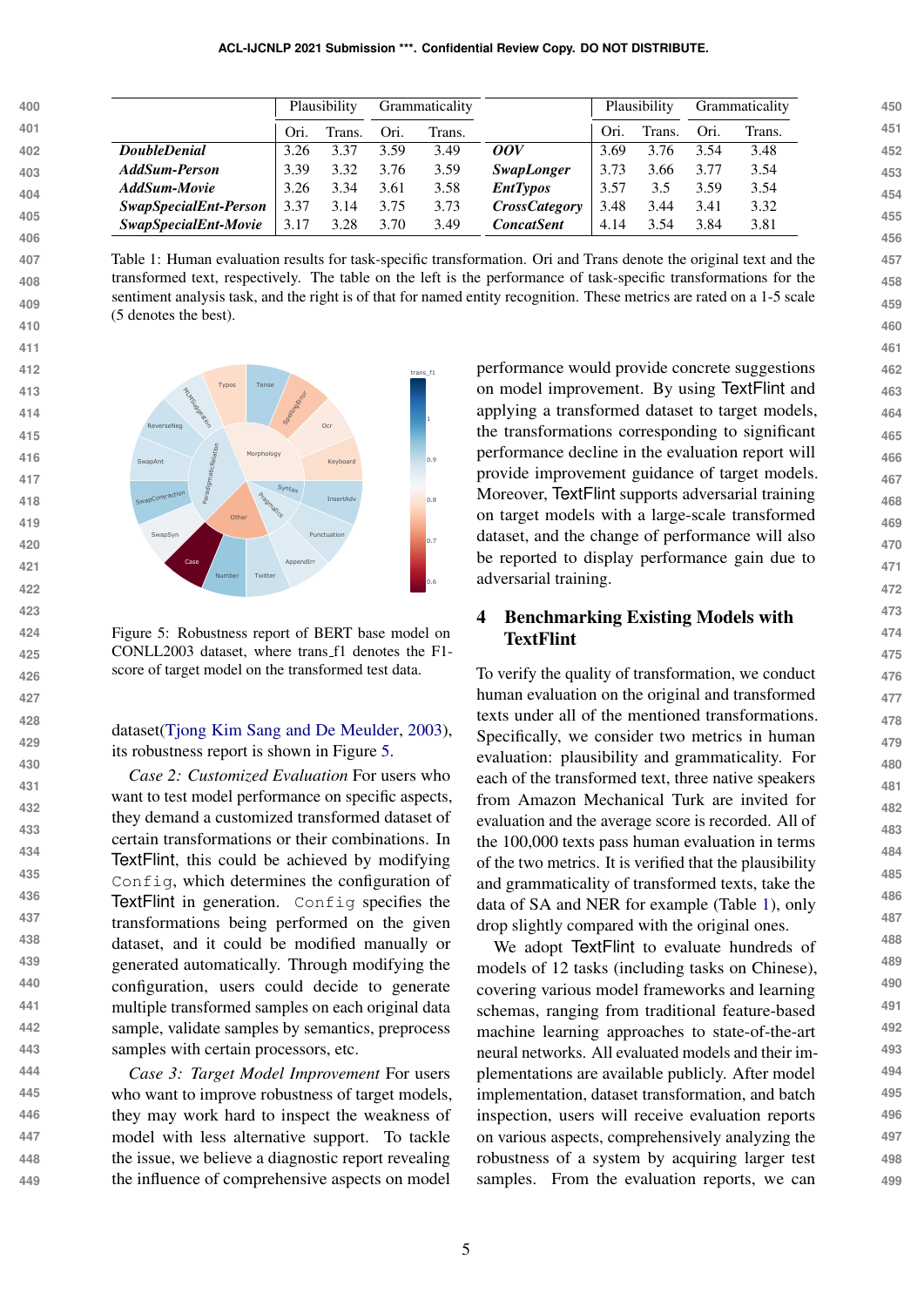#### **ACL-IJCNLP 2021 Submission \*\*\*. Confidential Review Copy. DO NOT DISTRIBUTE.**

<span id="page-5-0"></span>

| 500 | Model                             | $\mathit{RevTgt}$ (Ori. $\rightarrow$ Trans.) |                           |                           | <b>RevNon</b> (Ori. $\rightarrow$ Trans.) | <b>AddDiff</b> (Ori. $\rightarrow$ Trans.) |                           |  |
|-----|-----------------------------------|-----------------------------------------------|---------------------------|---------------------------|-------------------------------------------|--------------------------------------------|---------------------------|--|
| 501 |                                   | Accuracy                                      | Macro-F1                  | Accuracy                  | Macro-F1                                  | Accuracy                                   | Macro-F1                  |  |
|     | <b>Restaurant Dataset</b>         |                                               |                           |                           |                                           |                                            |                           |  |
| 502 | LSTM (Hochreiter et al., 1997)    | $84.42 \rightarrow 19.30$                     | $55.75 \rightarrow 19.88$ | $85.91 \rightarrow 73.42$ | $55.02 \rightarrow 44.69$                 | $84.42 \rightarrow 44.63$                  | $55.75 \rightarrow 33.24$ |  |
| 503 | TD-LSTM (Tang et al., 2016a)      | $86.42 \rightarrow 22.42$                     | $61.92 \rightarrow 22.28$ | $87.29 \rightarrow 79.58$ | $60.70 \rightarrow 53.35$                 | $84.42 \rightarrow 81.35$                  | $61.92 \rightarrow 55.69$ |  |
|     | ATAE-LSTM (Wang et al., 2016)     | $85.60 \rightarrow 28.90$                     | $67.02 \rightarrow 23.84$ | $86.60 \rightarrow 60.74$ | $65.41 \rightarrow 41.46$                 | $85.60 \rightarrow 44.39$                  | $67.02 \rightarrow 36.40$ |  |
| 504 | MemNet (Tang et al., 2016b)       | $81.46 \rightarrow 19.30$                     | $54.57 \rightarrow 17.77$ | $83.68 \rightarrow 72.95$ | $55.39 \rightarrow 45.14$                 | $81.46 \rightarrow 63.62$                  | $54.57 \rightarrow 39.36$ |  |
|     | IAN (Ma et al., 2017)             | $83.83 \rightarrow 17.71$                     | $58.91 \rightarrow 18.12$ | $84.88 \rightarrow 73.06$ | $56.91 \rightarrow 45.87$                 | $83.83 \rightarrow 56.61$                  | $58.91 \rightarrow 37.08$ |  |
| 505 | TNet (Li et al., 2018)            | $87.37 \rightarrow 24.58$                     | $66.29 \rightarrow 25.00$ | $87.86 \rightarrow 75.00$ | $66.15 \rightarrow 49.09$                 | $87.37 \rightarrow 80.56$                  | $66.29 \rightarrow 59.68$ |  |
| 506 | MGAN (Fan et al., 2018)           | $88.15 \rightarrow 26.10$                     | $69.98 \rightarrow 23.65$ | $89.06 \rightarrow 71.95$ | $68.90 \rightarrow 50.24$                 | $88.15 \rightarrow 70.21$                  | $69.98 \rightarrow 51.71$ |  |
|     | BERT-base (Devlin et al., 2019)   | $90.44 \rightarrow 37.17$                     | $70.66 \rightarrow 30.38$ | $90.55 \rightarrow 52.46$ | $71.45 \rightarrow 32.47$                 | $90.44 \rightarrow 55.96$                  | $70.66 \rightarrow 37.00$ |  |
| 507 | BERT+aspect (Devlin et al., 2019) | $90.32 \rightarrow 62.59$                     | $76.91 \rightarrow 44.83$ | $91.41 \rightarrow 57.04$ | $77.53 \rightarrow 44.43$                 | $90.32 \rightarrow 81.58$                  | $76.91 \rightarrow 71.01$ |  |
|     | LCF-BERT $(Zeng et al., 2019)$    | $90.32 \rightarrow 53.48$                     | $76.56 \rightarrow 39.52$ | $90.55 \rightarrow 61.09$ | $75.18 \rightarrow 44.87$                 | $90.32 \rightarrow 86.78$                  | $76.56 \rightarrow 73.71$ |  |
| 508 | Average                           | $86.83 \rightarrow 31.16$                     | $65.86 \rightarrow 26.63$ | $87.78 \rightarrow 67.73$ | $64.96 \rightarrow 45.15$                 | $86.83 \rightarrow 66.55$                  | $65.86 \rightarrow 49.49$ |  |
| 509 |                                   |                                               |                           |                           |                                           |                                            |                           |  |

Table 2: Accuracy and F1 score on the SemEval 2014 Restaurant dataset.

easily compare the model results of the original test set with those of the transformed set, spotting the main defects of the input model and identifying the model that performs the best or worst.

From the numerous evaluations and comparisons conducted by TextFlint, we have a thorough view of existing NLP systems and discover underlying patterns about model robustness. As for the ABSA task (Table [2\)](#page-5-0), methods equipped with pre-training LMs show better performance than other models on the task-specific transformations, e.g., *AddDiff*, where the accuracy score of BERT-Aspect drops from 90.32 to merely 81.58. All the evaluation results and comprehensive robustness analysis are available at [textflint.io.](textflint.io)

### 5 Related Work

**543**

Our work is related to many existing open-source tools and works in different areas.

Robustness Evaluation Many tools include evaluation methods for robustness, including NLPAug [\(Ma,](#page-6-10) [2019\)](#page-6-10), Errudite [\(Wu et al.,](#page-7-6) [2019\)](#page-7-6), AllenNLP Interpret [\(Wallace et al.,](#page-7-7) [2019\)](#page-7-7), and Checklist [\(Ribeiro et al.,](#page-6-11) [2020\)](#page-6-11), which are only applicable to limited parts of robustness evaluations, while TextFlint supports comprehensive evaluation methods, e.g., subpopulation, adversarial attacks, transformations, and so on.

**541 542 544 545** Several tools also exist concerning robustness, which are similar to our work [\(Morris et al.,](#page-6-3) [2020;](#page-6-3) [Zeng et al.,](#page-7-8) [2020;](#page-7-8) [Goel et al.,](#page-6-12) [2021\)](#page-6-12) and include a wide range of evaluation methods. However, these tools only focus on general generalization evaluations and lack quality evaluations on generated texts or only support automatic quality constraints. TextFlint supports both general and task-specific evaluations and guarantees the acceptability of each transformation method with human evaluations. Additionally, TextFlint provides a standard report that can be displayed with visualization and tabulation.

Interpretability and Error Analysis Several works concern model evaluation from different perspectives. AllenNLP Interpret [\(Wallace et al.,](#page-7-7) [2019\)](#page-7-7), InterpreteML [\(Nori et al.,](#page-6-13) [2019\)](#page-6-13), LIT [\(Nori et al.,](#page-6-13) [2019\)](#page-6-13), Manifold [\(Zhang et al.,](#page-7-9) [2018\)](#page-7-9), and AIX360 [\(Arya et al.,](#page-6-14) [2019\)](#page-6-14) care about model interpretability, attempting to understand the models' behavior through different evaluation methods. CrossCheck [\(Arendt et al.,](#page-6-15) [2020\)](#page-6-15), AllenNLP Interpret [\(Wallace et al.,](#page-7-7) [2019\)](#page-7-7), Errudite [\(Wu et al.,](#page-7-6) [2019\)](#page-7-6), and Manifold [\(Zhang et al.,](#page-7-9) [2018\)](#page-7-9) offer visualization and cross-model comparison for error analysis. TextFlint is differently motivated yet complementary with these works, which can provide comprehensive analysis on models' defects, thus contributing to better model understanding.

### 6 Conclusion

We introduce TextFlint, a unified multilingual robustness evaluation toolkit that incorporates universal text transformation, task-specific transformation, adversarial attack, subpopulation, and their combinations to provide comprehensive robustness analysis. TextFlint enables practitioners to evaluate their models with just a few lines of code and then obtain complete analytical reports. We performed large-scale empirical evaluations on state-of-the-art deep learning models, classic supervised methods, and real-world systems. Almost all models showed significant performance degradation, indicating the urgency and necessity of including robustness into NLP model evaluations.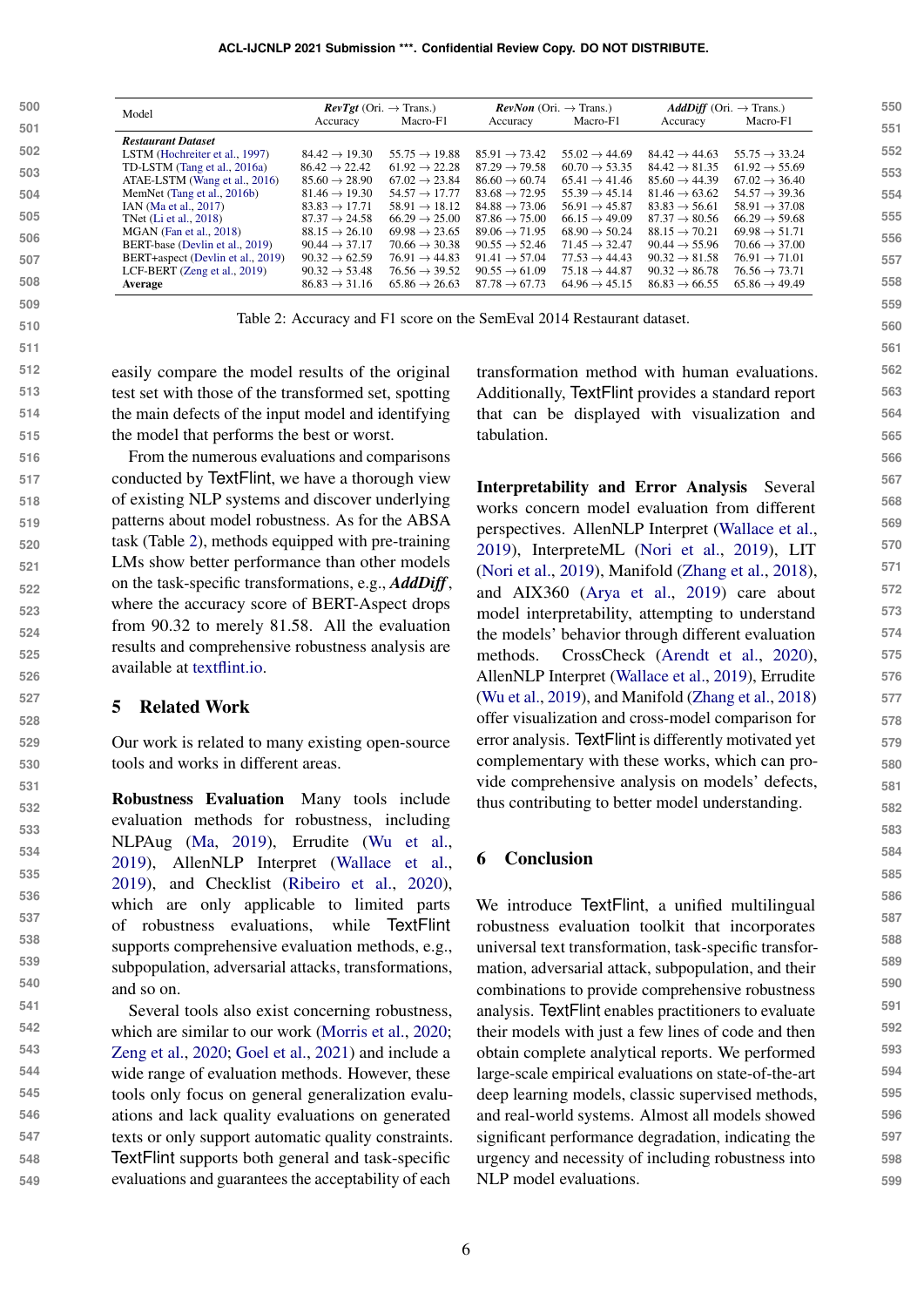# Ethical Considerations

For the consideration of ethical concerns, we would make detailed description as following:

(1) All of the transformed data comes from existing datasets, which are derived from public scientific papers. Due to the limited space, we detail the characteristics of the dataset and the transformation methods in the README.md file at [https://github.com/textflint/textflint.](https://github.com/textflint/textflint)

(2) The quality of the transformed datasets will affect the credibility of the robustness evaluation. Compared with previous work, we additionally evaluated 100,000 samples from all of the transformation methods with respect to their plausibility and grammaticality by human evaluation.

(3) TextFlint is a robustness evaluation toolkit, which does not provide any NLP models for specific tasks, such as automated essay scoring, hate speech, and so on. Therefore, there is no potential harm to vulnerable populations.

(4) Our work does not contain identity characteristics. It does not harm anyone.

(5) The subpopulation and transformation modules are executed on the CPU and do not consume a lot of computing resources. The AttackRecipe module is implemented based on TextAttack [\(Morris et al.,](#page-6-3) [2020\)](#page-6-3), which is a widely used framework for adversarial attacks and does not cause excessive computational cost.

#### References

<span id="page-6-9"></span>**648 649**

- <span id="page-6-15"></span>Dustin Arendt, Zhuanyi Huang, Prasha Shrestha, Ellyn Ayton, Maria Glenski, and Svitlana Volkova. 2020. [Crosscheck: Rapid, reproducible, and interpretable](http://arxiv.org/abs/2004.07993) [model evaluation.](http://arxiv.org/abs/2004.07993)
- <span id="page-6-14"></span>Vijay Arya, Rachel KE Bellamy, Pin-Yu Chen, Amit Dhurandhar, Michael Hind, Samuel C Hoffman, Stephanie Houde, Q Vera Liao, Ronny Luss, Aleksandra Mojsilović, et al. 2019. One explanation does not fit all: A toolkit and taxonomy of ai explainability techniques. *arXiv preprint arXiv:1909.03012*.
- <span id="page-6-5"></span>**647** Jacob Devlin, Ming-Wei Chang, Kenton Lee, and Kristina Toutanova. 2019. Bert: Pre-training of deep bidirectional transformers for language understanding. In *Proceedings of the 2019 Conference of the North American Chapter of the Association for Computational Linguistics: Human Language Technologies, Volume 1 (Long and Short Papers)*, pages 4171–4186.
	- Feifan Fan, Yansong Feng, and Dongyan Zhao. 2018. Multi-grained attention network for aspect-level

sentiment classification. In *Proceedings of the 2018 conference on empirical methods in natural language processing*, pages 3433–3442.

- <span id="page-6-2"></span>Robert Geirhos, Jörn-Henrik Jacobsen, Claudio Michaelis, Richard Zemel, Wieland Brendel, Matthias Bethge, and Felix A Wichmann. 2020. Shortcut learning in deep neural networks. *Nature Machine Intelligence*, 2(11):665–673.
- <span id="page-6-12"></span>Karan Goel, Nazneen Rajani, Jesse Vig, Samson Tan, Jason Wu, Stephan Zheng, Caiming Xiong, Mohit Bansal, and Christopher Ré. 2021. [Robustness gym:](http://arxiv.org/abs/2101.04840) [Unifying the nlp evaluation landscape.](http://arxiv.org/abs/2101.04840)
- <span id="page-6-6"></span>Sepp Hochreiter, Jürgen Schmidhuber, et al. 1997. Long short-term memory. *Neural computation*, 9(8):1735–1780.
- <span id="page-6-4"></span>Yoon Kim. 2014. [Convolutional neural networks](https://doi.org/10.3115/v1/D14-1181) [for sentence classification.](https://doi.org/10.3115/v1/D14-1181) In *Proceedings of the 2014 Conference on Empirical Methods in Natural Language Processing (EMNLP)*, pages 1746–1751, Doha, Qatar. Association for Computational Linguistics.
- <span id="page-6-0"></span>Linyang Li, Ruotian Ma, Qipeng Guo, Xiangyang Xue, and Xipeng Qiu. 2020. Bert-attack: Adversarial attack against bert using bert. In *Proceedings of the 2020 Conference on Empirical Methods in Natural Language Processing (EMNLP)*, pages 6193–6202.
- <span id="page-6-8"></span>Xin Li, Lidong Bing, Wai Lam, and Bei Shi. 2018. Transformation networks for target-oriented sentiment classification. In *Proceedings of the 56th Annual Meeting of the Association for Computational Linguistics (Volume 1: Long Papers)*, pages 946–956.
- <span id="page-6-7"></span>Dehong Ma, Sujian Li, Xiaodong Zhang, and Houfeng Wang. 2017. Interactive attention networks for aspect-level sentiment classification. In *Proceedings of the 26th International Joint Conference on Artificial Intelligence*, pages 4068–4074.
- <span id="page-6-10"></span>Edward Ma. 2019. Nlp augmentation. https://github.com/makcedward/nlpaug.
- <span id="page-6-1"></span>John Miller, Karl Krauth, Benjamin Recht, and Ludwig Schmidt. 2020. The effect of natural distribution shift on question answering models. In *International Conference on Machine Learning*, pages 6905–6916. PMLR.
- <span id="page-6-3"></span>John X Morris, Eli Lifland, Jin Yong Yoo, and Yanjun Qi. 2020. Textattack: A framework for adversarial attacks in natural language processing. *arXiv preprint arXiv:2005.05909*.
- <span id="page-6-13"></span>Harsha Nori, Samuel Jenkins, Paul Koch, and Rich Caruana. 2019. [Interpretml: A unified framework](http://arxiv.org/abs/1909.09223) [for machine learning interpretability.](http://arxiv.org/abs/1909.09223)
- <span id="page-6-11"></span>Marco Tulio Ribeiro, Tongshuang Wu, Carlos Guestrin, and Sameer Singh. 2020. [Beyond accuracy:](https://doi.org/10.18653/v1/2020.acl-main.442) [Behavioral testing of NLP models with CheckList.](https://doi.org/10.18653/v1/2020.acl-main.442)